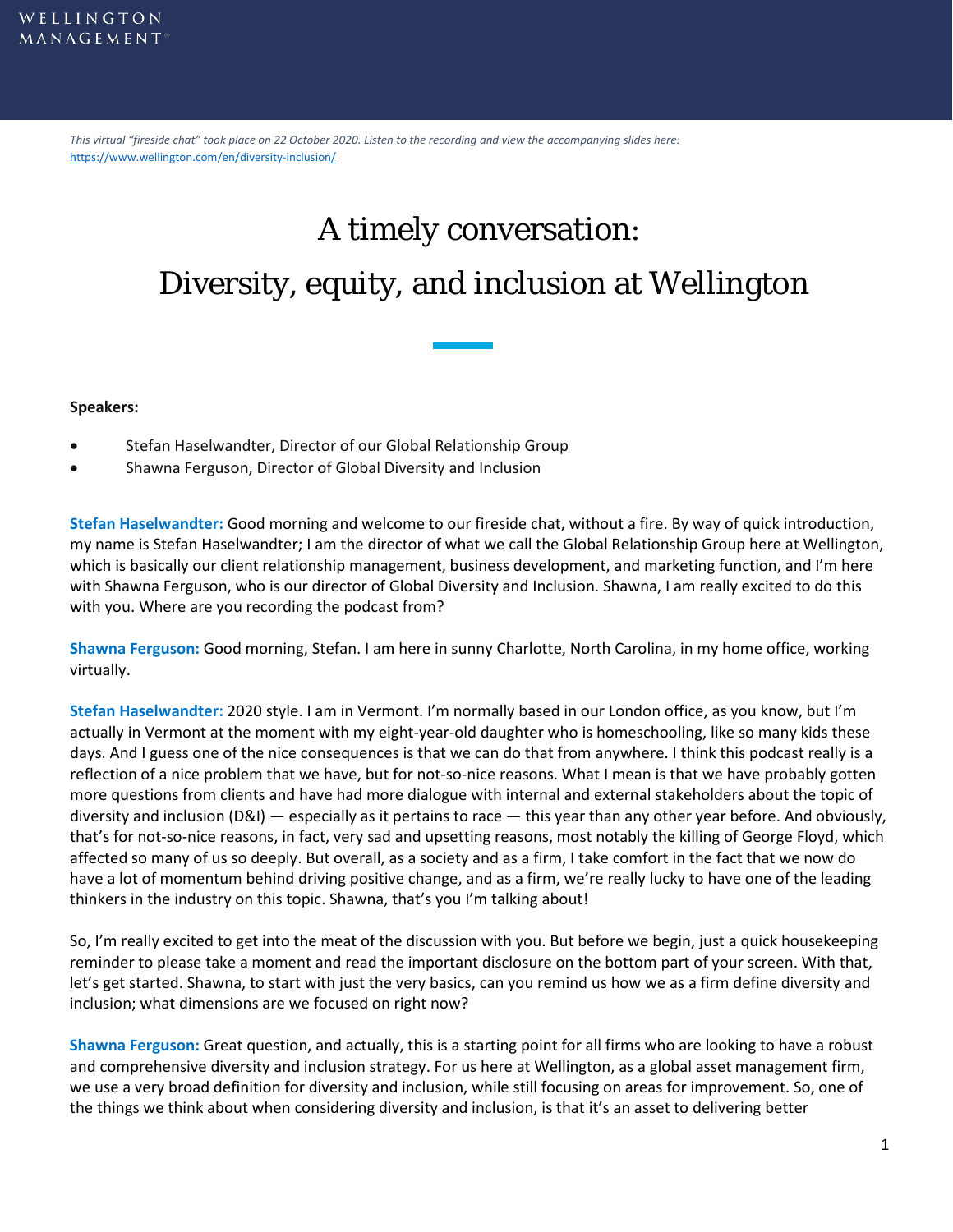investment results and solutions for our clients, while creating an environment where employees are fully engaged and can bring their best performance to the job.

So, when we think about defining diversity and inclusion, let's start with the D on diversity. We're looking at two different types of diversity, cognitive and identity. I think of it as where the body and the brain come together. And so, we use the diversity wheel (**Figure 1**) as a way of really helping to provide a mental model and a practical tool for the full range of differences. Those differences can be inherent differences, acquired differences, or organizational differences. And we use that in our hiring and our promotion practices to make sure that it's not just conceptual.

## **Figure 1: The diversity wheel**

# Diversity is critical...but without inclusion, it doesn't work



In simple terms, "diversity is the mix; inclusion is getting the mix to work well together."

From an inclusion standpoint, it's all about behavior. It's about creating that environment where each individual feels like their individual contributions and ideas are part of the decision-making process, and they feel a sense of connection and belonging with the overall firm culture. So, we are pushing ourselves to make sure that our actions and our behaviors create that sense of real connectivity and real belonging within the culture.

**Stefan Haselwandter:** That's great, Shawna, thank you very much. I think that's very helpful, just in terms of a foundational definition of what it means to us when we say diversity and inclusion. Now, we're an investment firm, obviously, so we talk a lot about philosophy and process, and we talk about how we invest our clients' assets, and similarly, I know you've done a lot of work with respect to the philosophy and process that we apply to D&I. Maybe we'll start with the philosophy part. How would you define the philosophy that Wellington applies to D&I?

**Shawna Ferguson:** We've done a lot of strategic thinking around this with leaders at the firm, and we've come to a standpoint that our philosophy is going to stem from our values — values such as performance excellence, collaboration, innovation, inclusivity, and humility. Those are just a few of the values that underpin our culture and drive our behaviors that are, what I would say, is the lifeblood of, or superpower to, our diversity philosophy. The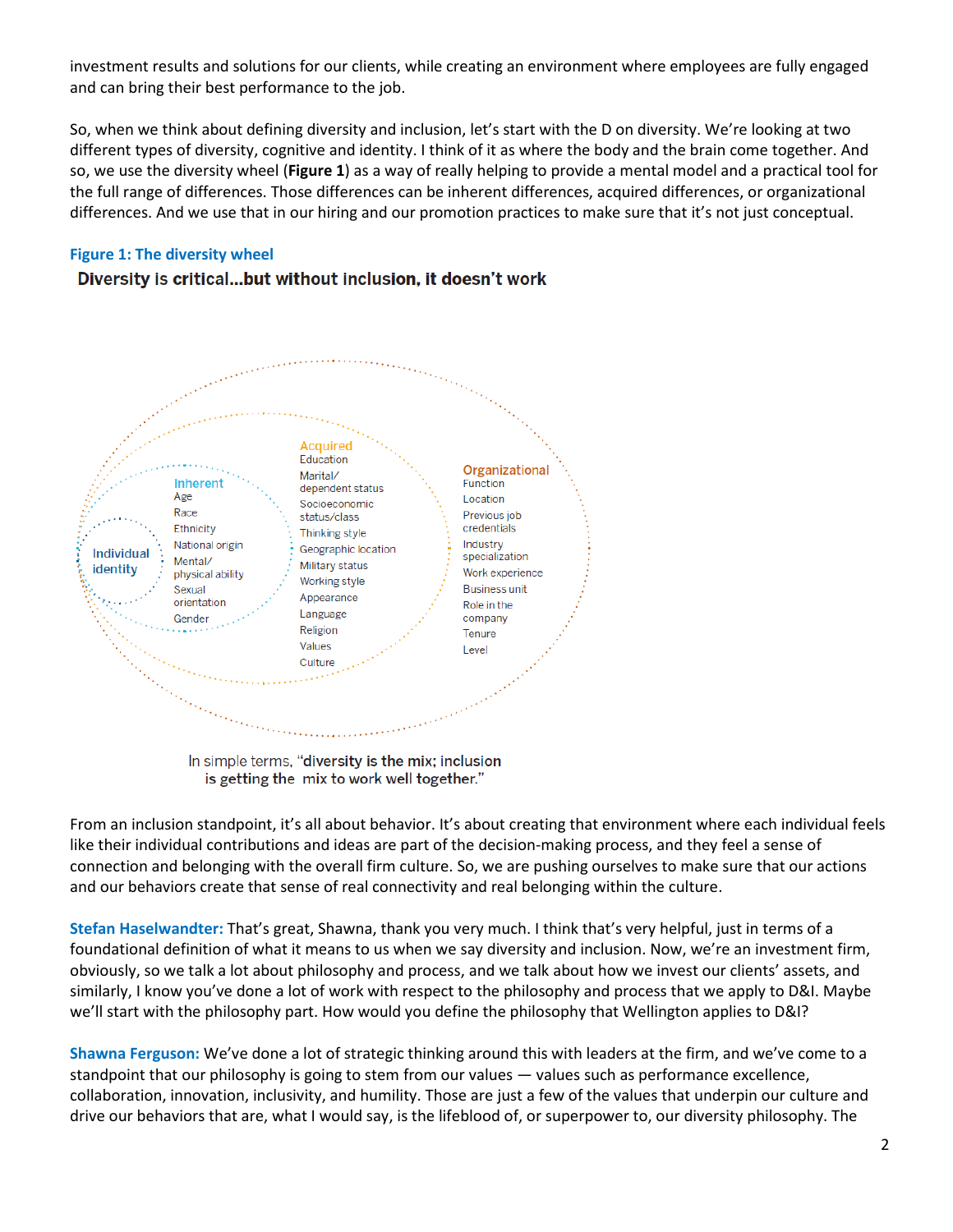cornerstone of our business case focuses on driving performance outcomes and engaging talent. That means understanding our clients' goals and needs. That also means tapping into a wide range of diverse talent to drive those investment outcomes and innovative solutions that we spoke about earlier. Basically, our approach is that we've got an all-in business approach. It's not just led by HR (Human Resources), or led by one individual. I am part of a mosaic of leaders here at the firm, starting with the CEO Leadership Team as lead champions and engaging our Global Diversity and Inclusion Committee in the formulation of strategies and implementation. Our D&I strategy is definitely business-led, with regional and functional commitment plans by leaders around the globe.

**Stefan Haselwandter:** Thanks, Shawna. And like I said, I'll take my interviewer hat off for a second here and just underline that point, because when I think about the client-facing team here at Wellington, which I lead (it's about 400 people), and I think it's extremely important that I feel 100% accountable and responsible for achieving our D&I goals within that group; it's not something I can outsource to a committee or to anybody else here at Wellington. I obviously partner with you and take your input and take the input from the Diversity and Inclusion Committee and from the regional heads, but at the end of the day, it is, as you said, business-led, and I think that makes it actually much more effective than it otherwise could be.

Sticking with that topic, and talking a little bit more about the process — can you talk a bit about the strategic approach that we're taking, what the goals are, and how we're going to measure progress and success against those goals?

**Shawna Ferguson:** Before I answer that question, Stefan, I just want to take a moment to say thank you, because in every organization, one of the biggest challenges or hurdles that organizations are trying to overcome is how do we engage leadership in this conversation, in this movement, so to speak. So, having leaders like we do at Wellington, like yourself, that are willing to really take ownership for driving the outcomes, is critical.

In terms of our strategy, we have a five-year strategy that has three pillars. The pillars are simply talent, culture, and community, and when we think about talent, we're thinking about who are we recruiting and hiring, and who are we retaining? And when we're thinking about culture, I think about the D in diversity plus the I in inclusion, and making sure that our lens is on equity, in terms of having equitable practices, fair practices — in terms of our compensation, in terms of our benefits, in terms of our approach to employment and promotion. All of those come together to create this sense of belonging; but for us, belonging is not a separate initiative; it is the outcome of doing the DEI together well.

And then, community, our third pillar, is where we really get excited about connecting in the communities where we work and live. As you just said earlier, we're both in two different locations, and we're looking at how can we connect with not only industry partners, but in the community — the communities of difference that exist around the globe — to further advance diversity and inclusion.

Now, our strategy is not just having pillars, but it's measuring what matters. And we look at measurement quantitatively and qualitatively. So, from a quantitative view, it is the representation of talent. We have a diversity dashboard that leaders like yourself and all the partners of the firm have access to. We look at that dashboard pretty regularly to see where we have opportunities for growth, and where we are making progress.

We also have a qualitative measure, because it's one thing to recruit the diverse talent, it's another thing to make sure that talent, like all of us, feel like this is the place where we want to work. And so, we're looking at our talent engagement survey as one of the indicators for how talent here at the firm is experienced in the firm. We divide that data up by officership level, by location, and by individual identity and demographics so that we can see where the engagement scores are really high, and if there are areas for improvement for a specific group.

And you might also be thinking, "So, how do you set benchmarks?" Because a lot of firms, when we talk to clients, will say, "Well, what's your benchmark? How do you know how many women are CFA charter holders? Or, how do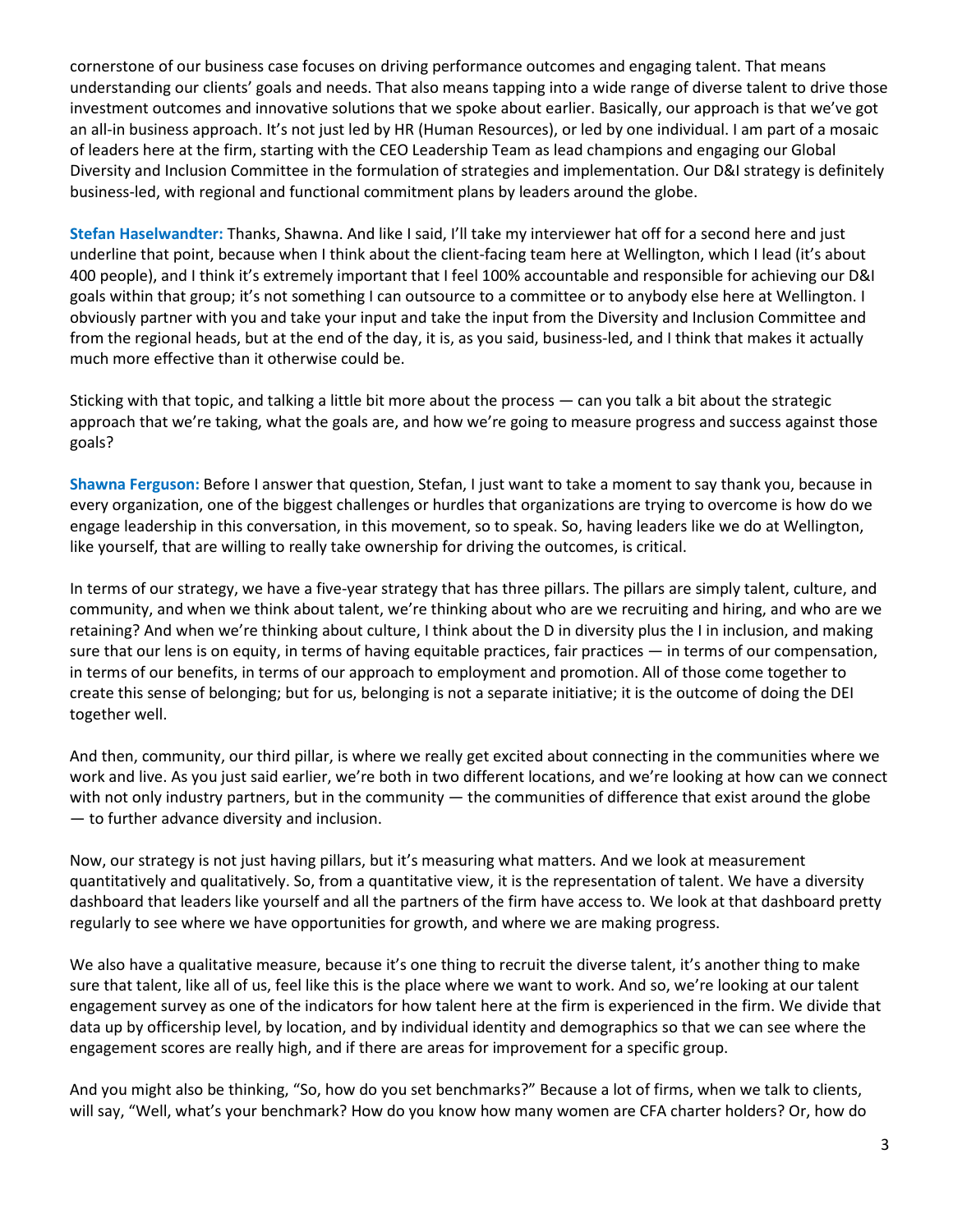we know to measure people of color or BAME (Black and minority ethnic)?" if you're in the London area. We're looking at a few different data points that help us to understand what the available talent pool is. We'll look at benchmarks like The Bureau of Labor and Statistics in the US. We are closely partnered with the CFA (Chartered Financial Analyst) Institute, and they do keep, and are tracking right now, charter designation holders for women; we've put some inspirational thought out there and encouragement for them to expand that to other areas, like race and sexual orientation, just to get some of the identities out there in terms of charter designation. And our campus team takes a look at college graduation rates. Who are the individuals graduating with specific degrees from a gender balance standpoint and from a background standpoint?

So, that's our strategy in a nutshell. Again, as we said earlier, we are looking at engaging heart, head, and hands from leaders across the firm, from mailroom to board room, because it's going to take more than just you and me, Stefan. It's going to take a collective effort, and what I'm really happy to say is that some of us are even partnering with our clients to make progress.

**Stefan Haselwandter:** Yes, which is fantastic to see, and that's, again, one of the consequences of the awful events of this year — I think that we've gotten a lot more engagement from our clients and internally than in the past. Time to capitalize on that and actually drive some real change. I can't help but pick up on one point that you just made before, Shawna. As you know, I'm primarily based in our London office, so you hinted that we have different partnerships globally, different definitions globally. Can we just maybe stay with that topic for a second and talk a little bit about how, as a global firm, we customize our approach to D&I locally to the different communities that we operate in, and what some of the challenges are with that, given the different makeup of societies that we have offices in?

**Shawna Ferguson:** That's a really good point, and I think it's nuanced because we are global. And so, it's going to sound simple, and I don't mean to oversimplify it, but when you have a global organization, you have to remain open to learning about the local lens of diversity and inclusion. It's not that the definition changes. The wheel that we referenced earlier, that doesn't change, but the aspects of diversity, and the behaviors of inclusion will show up differently based on the location and culture that you're working and living in. And so, what we've tried to do is really learn from our local talent and local leaders, whether they be in our Americas, our APAC, or our EMEA regions, and even within those regions, really looking for guidance from the local leaders in the individual offices.

So, for example, from a global standpoint, we might partner with external partners like the CFA Institute's Experimental Partner Initiative, or 100 Women In Finance, which has global reach with chapters around the world all looking to advance diversity and inclusion by different dimensions, but on a global scale. Topics like gender balance, topics like generational difference, topics like cross-cultural differences, are usually more global topics. But then, when we look to tailor our approach by collaborating with organizations, for example, in the Americas, like the National Association of Securities Professionals, also known as NASP, we have an all-in approach with them. We also maximize partnerships with organizations like Girls Who Invest or Girls Who Code, one of which focuses on investments, and the other one focuses on more of technology field. But we've had successful partnerships as well, with organizations that focus by demographics like ALPFA (Association of Latino Professionals for America), which really focuses on the Latino, Hispanic, and Latinx population, or the National Black Accountants Associations, or Pride in the Workplace, really focusing on engaging our LBGTIQ brothers and sisters. Work Without Limits has done some training for our managers on managing talent with disabilities. We're really looking at a customized approach, and those organizations are well-known and very much so leveraged in the Americas.

Now, how that differs, if we move over to, say, the London or the EMEA area, we're also focused on partnering with organizations like the BBBA, Black British Business Awards. Or, just this spring season, we partnered with Classroom to Board Room, which offered young, Black British talent from many different backgrounds and many different socioeconomic statuses a chance to really get an inside perspective and view on working at Wellington, and how we make some decisions. I actually got a chance to meet with two of those students to talk about our approach to diversity. Or we'll partner with, again, another industry forum such as the Diversity Project in the UK, where it's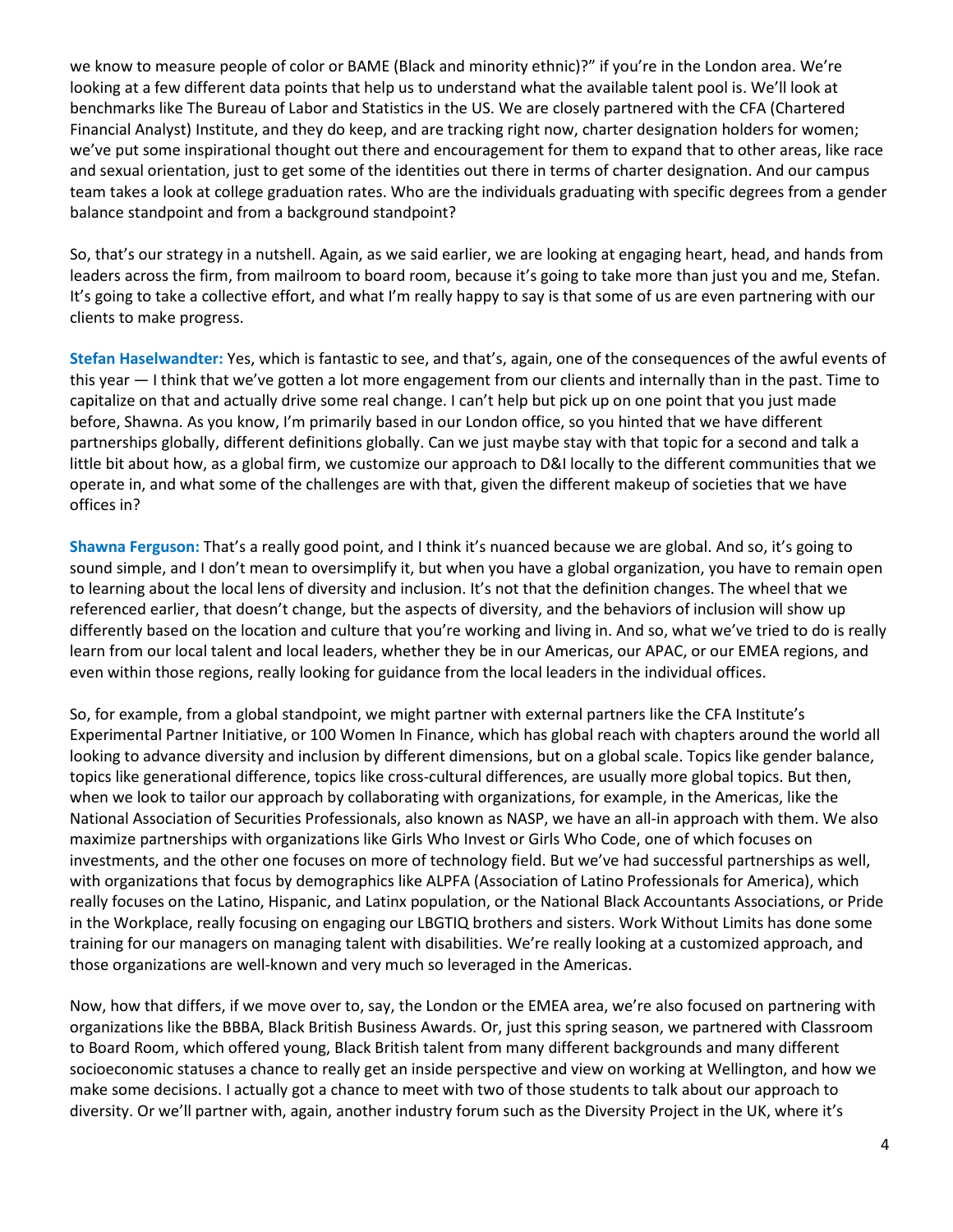convening leaders from different organizations, all struggling to answer some of the same challenges, bringing those collective energies together, collective thoughts together, to say, "Okay, how do we differentiate, how do we go beyond where we've been before?" Now, if we fly over to Tokyo, you'll find completely different situations, but similar outcomes; we're partnered with the 30% Club in Tokyo to convene leaders to say, "What can we do differently around female leadership in the industry?" Again, it's listening, learning, and then finding the right organization to partner with that's going to drive tangible outcomes.

**Stefan Haselwandter:** Thanks a lot, Shawna, these are fantastic examples. Maybe we'll go back to the three pillars that you outlined before and focus a little bit on the first one, the recruit and retain pillar. Can we talk a bit more about some of the challenges and some of the approaches we use to attract and retain talent from underrepresented backgrounds?

**Shawna Ferguson:** Yes, let's get into this a bit, because I think this is important. Many times, when we're meeting with clients or external organizations, all of us recognize the reality that we would like to increase the pipeline and the hires, the current representation of underrepresented talent, for example, our Latino and our Black heritage groups.

I'll give you an example under our first pillar, something that we are even pushing ourselves to lean into more, which is a multiyear journey to maximize our partnerships with HBCUs (historically Black colleges and universities). This year, one of the leaders of the firm, Jawan Parker, and I, as you know, are leveling up, I guess I would say, if I picked an early-in-career/student term, we are leveling up our HBCU effort by including a scholarship, looking at a multiyear internship, looking at identifying mentors and sponsors, but also having some awareness sessions where we can engage with students to teach them more about the industry and all the career possibilities for them. And so, while that's still in development, we've gotten a lot of positive feedback from deans of colleges and from faculties telling us that this specific population really needs this, because, to your other point, one of the challenges we face is a lot of folks don't know about the industry overall, or Wellington. If they don't have individuals in the family that have worked in asset management or financial services, and they don't understand what is the difference between buy and sell side, or what would be the life change for me by taking my career into an asset management industry? How will that help me meet my personal and my professional goals? And for a lot of students, especially students from underserved or underprivileged backgrounds, they're picking careers not only because it's something they're passionate about, but also because they want to advance their family and their lifestyles to move forward. So, that's something that we're leaning into, there'll be more to come on that, where we're really pushing ourselves to help some of these underrepresented communities learn more about our firm.

**Stefan Haselwandter:** Thanks, Shawna, that's great. Now, as you know, one of the hats that I wear at Wellington is that I'm on the firm's Compensation Committee, which is our talent committee, really. You and I have been on a number of discussions this year about D&I in general, and then the attracting and retaining talent effort in particular, and one of the things that's always stood out to me is how important good management is, in not just attracting talent, but then retaining, developing, coaching, and mentoring employees, and I think actually we're probably a bit uneven when it comes to diverse talent. Can we talk about that topic for a little bit, and specifically how we're educating and engaging managers from a D&I perspective?

**Shawna Ferguson:** Yes, because managers are critically important; you know there's an old adage out there that says people don't leave organizations, they leave managers. I actually think people also join organizations or want to stay with great managers. So, another area that we are actually looking at, and we've spent a lot of time focused on, is enhancing and strengthening our manager capability and agility.

And look, this is not me saying that we don't have great managers at the firm. We do. But just like you and I continue to evolve and continue to learn how to be great leaders and how to be great managers, managers have a big challenge in front of them, because each individual is unique, again, going back to the diversity wheel. One of the most important aspects of diversity is individual identity. Each employee needs something different. And so, on this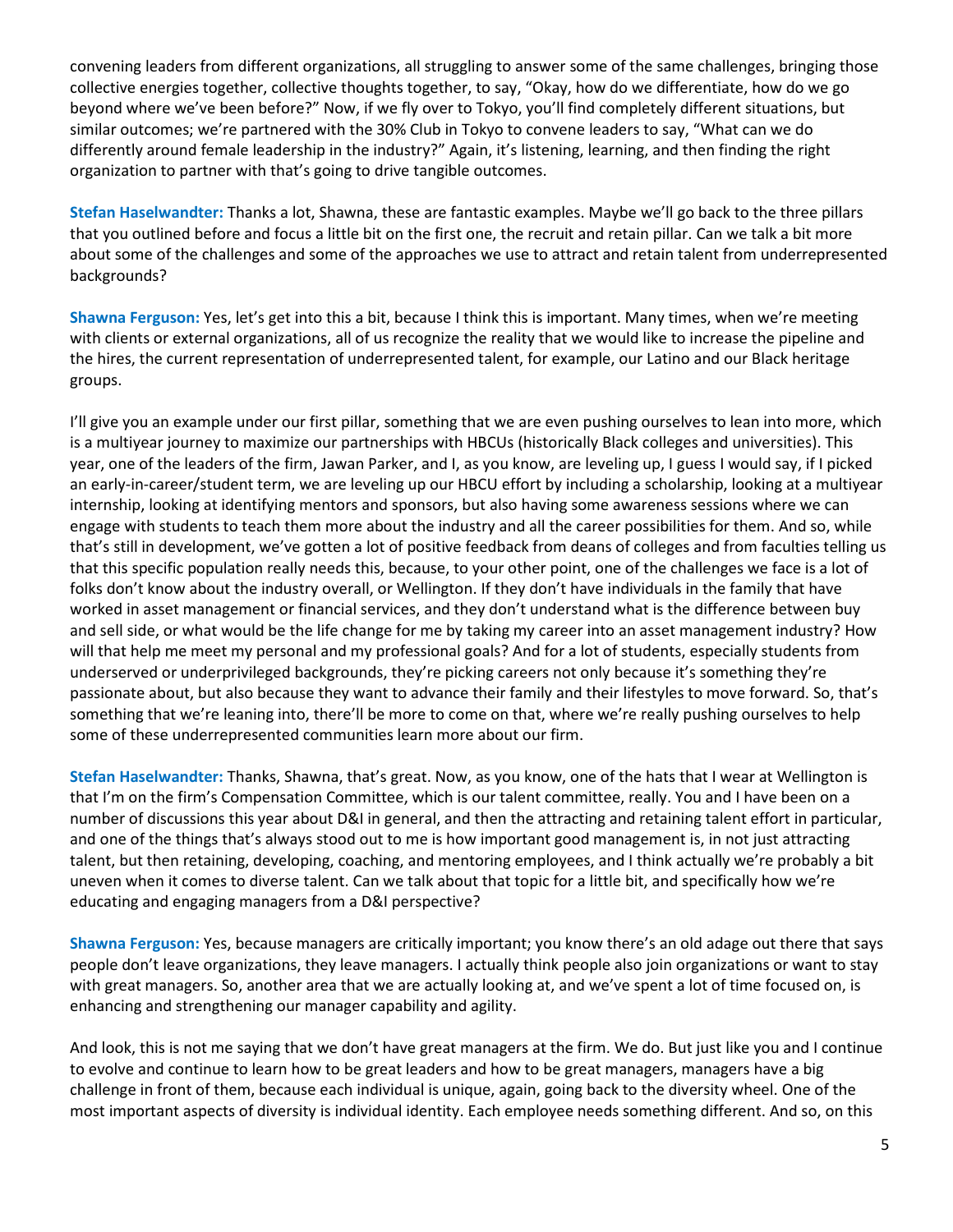multiyear journey to help managers go from good to great, we're doing things. We rolled out a manager experience program that we affectionately call MEX (Manager Experience Program), and we have integrated things like unconscious bias training into that. We've integrated other things like managing your blind spots, and are really giving managers an experiential program so that they can see when they might have a blind spot on really maximizing talent. We're giving them some practical tools and feedback, but also coaching for development.

And the Manager Experience Program is not a one and done. Managers go back and get refresher clinics, they go to special sessions on managing the multigenerational workforce or leading across cultures. I mentioned earlier that we've had some of those same managers get invited to Managing People with Disabilities, which was hosted by Work Without Limits. But even with all of that being done, prior to 2020, this year, our Diversity Committee launched a forum for managers around managing diverse talent. So, we're having great managers teach good managers their superpower, if I can say it that way. So, we have managers that said, "Hey, you know, you're good, and I found some secrets to managing talent that's not like me," and it can be "not like me" on many different levels. It could be, you know, a person who is single that doesn't have a family, working through COVID managing a group of parents, male or female, and how do I help them through that? It could be their first time managing someone remote from a completely different location in a completely different culture. So, we're bringing managers together to help them almost peer coach each other through some of these nuanced situations.

And then one that I'm really proud of, because this has been a united effort yet again, is the launch of our Groundbreaker's Academy. So, let me tell you what Groundbreakers is. It's really an early-in-career development program for underrepresented talent, the way it is defined globally. And so, in itself, there are a lot of firms and organizations out there developing the diverse talent population, but our differentiated approach includes managers. So, for example, Stefan, if you are my manager, I'm in the program and you are also in the program. So, I think that's where we could say that we are stepping up to the challenge of helping our managers build these capabilities, and really helping to prepare not only the target population that we all want to see in our organizations, but also manager capabilities. And both take time  $-$  to practice new skills, have the level of impact that we want to have  $-$  but we are not sitting back and waiting for that to happen on its own, or leaving it to happenstance. We are fully leaned in.

**Stefan Haselwandter:** Yes, and that's a great example. I know that the people in the client-facing team that have participated in Groundbreakers are loving it, and I think it's making a massive difference because it is ultimately linked to making a real business impact, helping them make a bigger business impact, and it loops their managers in, just as you said. Now, you talked a bit about the role that the Diversity and Inclusion Committee plays in overseeing some of these initiatives. Can we stay with that for a second and talk about the different governance groups, the different committees, that are involved with our D&I efforts?

**Shawna Ferguson:** Sure. As I said earlier, we have an all-in approach that starts at the top, so what I would say is that each CEO Leadership Team member has their own, as you mentioned earlier, Diversity and Inclusion Commitment Plan, but they're not left on their own. Some of the leaders like yourself have started Diversity and Inclusion working groups so that you can make sure that what we say we're going to do, gets done. We also have a Global Diversity and Inclusion Committee that includes partners and managing directors at the firm. And we bring in that generational perspective by having a project manager on the team that's also in the room from an early career talent background. That committee's purpose is to set direction and influence the leadership decisions around diversity and inclusion. I like to say that we think of ourselves as an active board of directors.

Then we have groups of partners and managing directors at the firm that call ourselves Upstanders, and Upstanders focus on three main areas that are different than the Diversity Committee. While the Diversity Committee is looking at big initiatives like Groundbreakers and the managers' forums that we just talked about, Upstanders serve as allies, mentors, and sponsors. And so, we've been matching up individuals who've raised their hands, or we've suggested that an Upstander might be helpful in your journey as a new employee or developing leader at the firm. They're partnered across a wide range of differences, including different sexual orientation, or different socioeconomic status. And then last but not least, the real fuel to our engine has been our 13 business networks with regional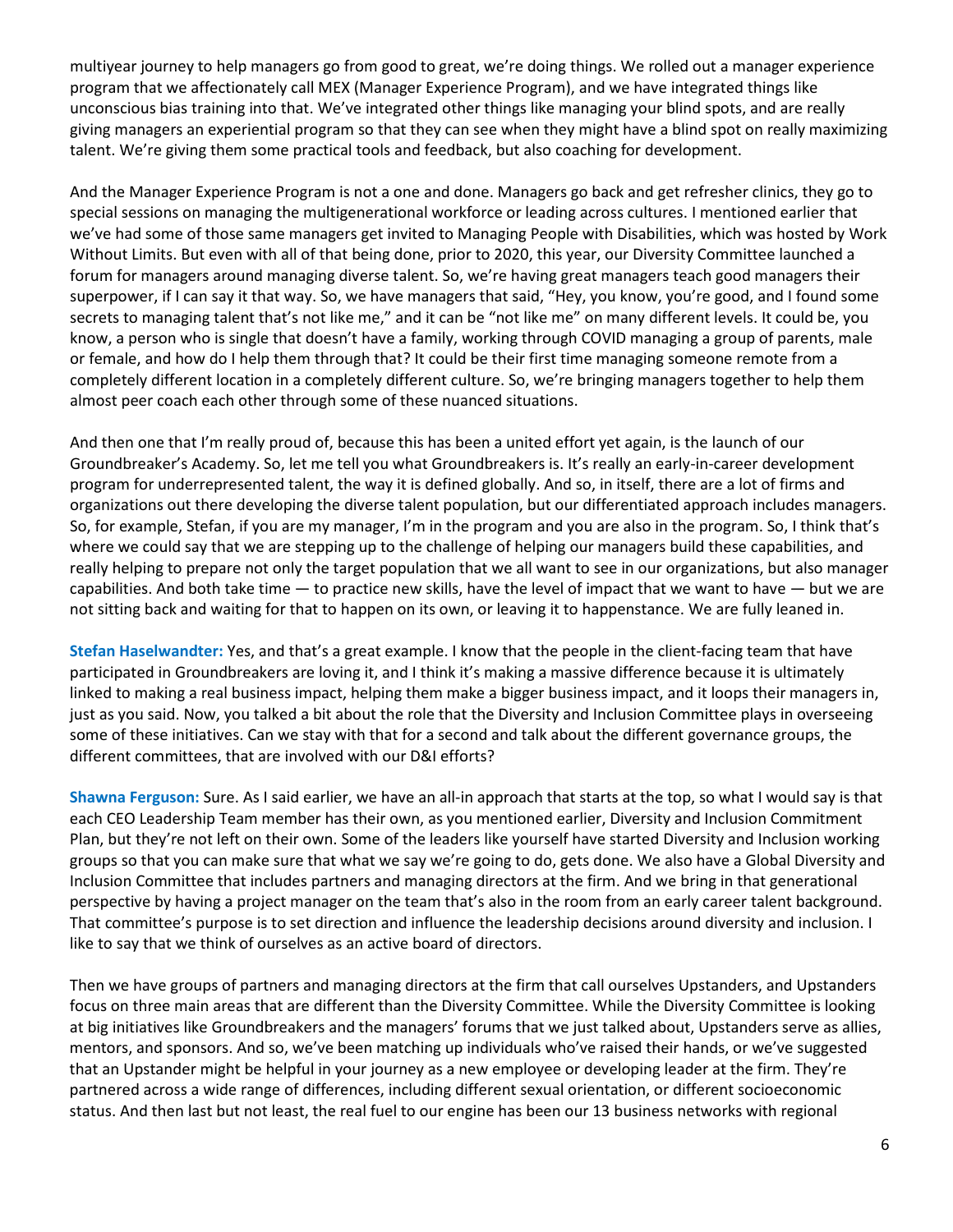chapters around the globe. We have over 65% of the firm's employees involved in at least one of these networks, and why that's important is because each of the networks is really focused on helping us to hire, develop, and retain talent, and engage talent at the firm. So, when you have that kind of all-in mosaic of talent helping you push the diversity agenda, you know, I'm here to tell you, Stefan, it's not going to be easy for any of us, not for our clients, not for Wellington, but we are trying to use the collective intelligence and the collective energies of everyone here at the firm to move forward.

**Stefan Haselwandter:** If you think about it, it's actually quite consistent with how we think about investing our clients' assets too, right? It's very much driven by an approach that we're specialized in, in particular areas of the market. We don't have one top-down approach in terms of how we're structured as a firm; the implementation varies, and I think the way you think about D&I is very consistent with that, philosophically. Now, you touched on the business networks, Shawna, and I think they're a really important part of the mosaic. Can you talk more about those business networks and perhaps, give an example or two of a success story that we've seen in engaging with the networks?

**Shawna Ferguson:** I can't say enough positive things about our business networks. The harder challenge is picking which one. So, I'm going to get myself in a bit of trouble here, but first, let me tell you what these groups are, because I think each organization calls them something different. We call them business networks, but they're also known as ERGs or BRGs, which is employee resource groups or business resource groups. They are peer-led employee groups that support the firm's global diversity and inclusion goal. They're also aligned with our culture in terms of bringing people together from different backgrounds. What do I mean by that? So, what I'm really saying is, our women's group is not just for women, it includes their male allies. Our Latino network, which is called Conexionés, includes those of us who are not from Latin backgrounds, so that we're bringing people with things in common, as well as people with differences, but both caring about the mission of the network. We're bringing them together as employee groups to achieve a shared outcome.

They get involved in initiatives, such as recruitment initiatives or professional development initiatives, for example; we use a CORDS (community, orientation/onboarding, recruiting, member development/diversity awareness, and service alpha) model that truly has them connected with the community. They help with onboarding and they're connected with recruiting, whether it's referrals or actually helping us at recruiting-targeted events, and with diversity education, diversity awareness, and in some cases, our networks, have even met with clients who want to start up their own employee resource groups or business resource groups. So they're really providing client service alpha, because we believe that it's not just a Wellington challenge, it's an industry challenge. If we can be helpful to clients in starting similar initiatives, we do so.

I'll give you a couple of examples of things I think the networks have done that have had a tangible impact. The Wellington Women's Business Alliance hosted a women's symposium last year. During that symposium, there were a few featured stories from women from all different backgrounds, and they called it their storytelling series. And it gave women and men a chance to share their personal story of difference. I sat through quite a few of them, and I got to learn a different side of employees.

Now, let me tell you why that matters. When you are the only one in a group, a team, or in an organization, when you're in the lower denominator, the underrepresented group, there are times where you're trying to find connections with others that may not be like you. And so, storytelling is one of those powerful ways to foster connections and bridge connections across differences. And I thank the Wellington Business Alliance, because those women pulled together an event that helped women and men come together; it helped people, whether they were gay, lesbian, or transgender or from different racial and ethnic backgrounds, to tell their authentic stories. So, in terms of firms that are looking to increase their engagement of people from different backgrounds, storytelling was a great component.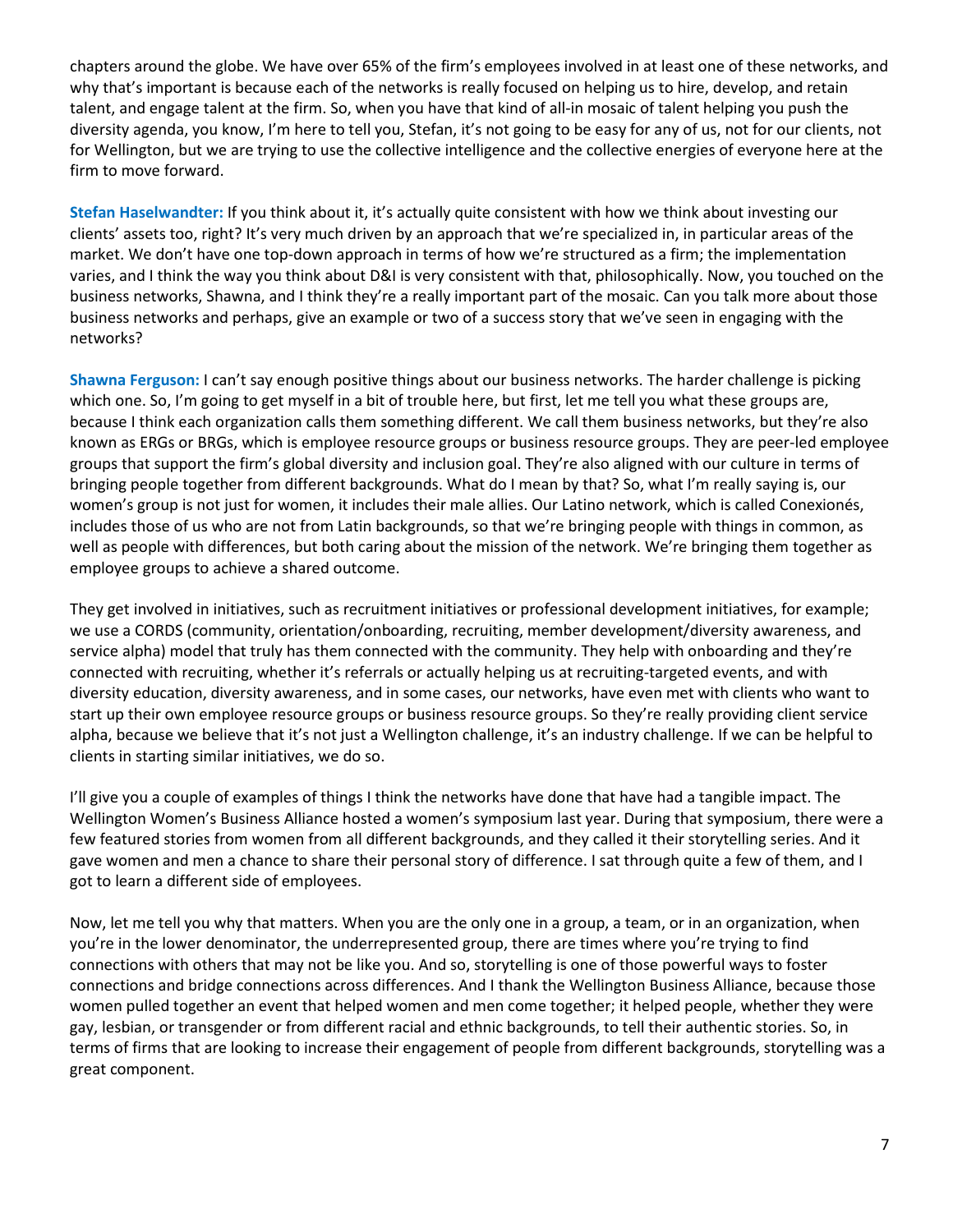Now, we flash over to our Shades business network. This year, in 2020, in the US, they launched a powerhouse series for Black History Month in February. It included things like helping educate the firm on historical experience about being Black in America. It talked about the lens of being Black in the industry, knowing that there is a very low representation when you look at the McKinsey & Company Report. We brought in leaders from other organizations that could share their leadership strategies and career strategies so that our Black heritage talent has role models inside and outside the firm to connect with, and then we also engaged our allies in some Black History Jeopardy, so they used that as almost an education. It was a lot of fun, but also really tangible ways and very natural ways to kind of foster those relationships. Even right now, as we are celebrating Disabilities Awareness Month in the US, and Black History Month in the UK, our networks are actually putting out robust series around connecting with families with children or adults with disabilities and how they can continue to manage through the COVID-19 environment. Again, tangible strategies. If you want your employees to be able to bring their best performance to the workplace, these networks are a great way to help identify strategies for doing so. I'll stop there, because I could go through *every* network and give you a nugget of something they've done to help us either bring talent in, engage with talent, or develop talent.

**Stefan Haselwandter:** Thanks, Shawna, these are some really great examples, though, and I think they demonstrate how powerful the bottom-up into top-down coming together is, if you align it toward the common goal. The examples that you gave were primarily Wellington-internal. Could I perhaps ask you to give a couple of quick examples of successful partnerships that we've had externally, with clients or other constituents in the industry?

**Shawna Ferguson:** Well, the simple answer is, we have over 10 external partnerships with organizations around the globe, and some of the ones that have been successful include ALPFA, as I mentioned earlier. They have worked with Conexionés, and we've been able to attract both early-in-career and lateral talent through that ALPFA relationship.

We've also had great success with our Women's Business Alliance, partnering with Girls Who Invest to bring in some real rock stars — female investment talent who show very strong potential. Then there are organizations like the Robert Toigo Foundation, I mean, you have a rock star in your organization, one of our African American male partners is a Toigo alum, and he has been helping us to foster not only a relationship with Toigo, but to also have a multilayered approach so that we're not just going out for talent, but we're involved as panelists, in their Groundbreaker's conference. We're also involved in helping to recruit more Toigo alums. We have four alums at the firm in different locations right now, and we go to their annual conference, where we bring clients with us so that they can get exposure to the Toigo talent and leaders as well. So, those are three of the quick ones that come to mind in terms of our external partnerships, but there are plenty more.

**Stefan Haselwandter:** Well, Shawna, we're recording this in October of 2020, and it's obviously been an extraordinary year, to say the least, in a number of different ways. But, one of those ways has obviously been just observing what's been going on in society, especially in the United States, but also outside of the United States this year. Can you share some highlights about our firm's approach regarding current events in society, especially as they pertain to racial equity, and how that impacts our communities, specifically for people of African and Black heritage and Latino heritage?

**Shawna Ferguson:** Yes, now, the one thing I will say is that Wellington has not stayed silent on this topic, and I say that as a very unapologetically proud Black woman myself, that I've been proud to be at a firm where the leaders, the three managing partners, made an official public statement against racism and against violence. And we were thoughtful about that approach. They made a statement, which is posted on our website as well as our LinkedIn social media page, not only to denounce this type of racism or violence, but also what they were personally going to do, and I think that message was well-received.

For us as a firm, we've done some things internally to really recognize what is happening in the world outside the walls of Wellington, such as promoting public offerings of active bystander training, sharing our initiatives around what we were going to do as a firm to actually step up against racism in social justice, and I'll go through those in a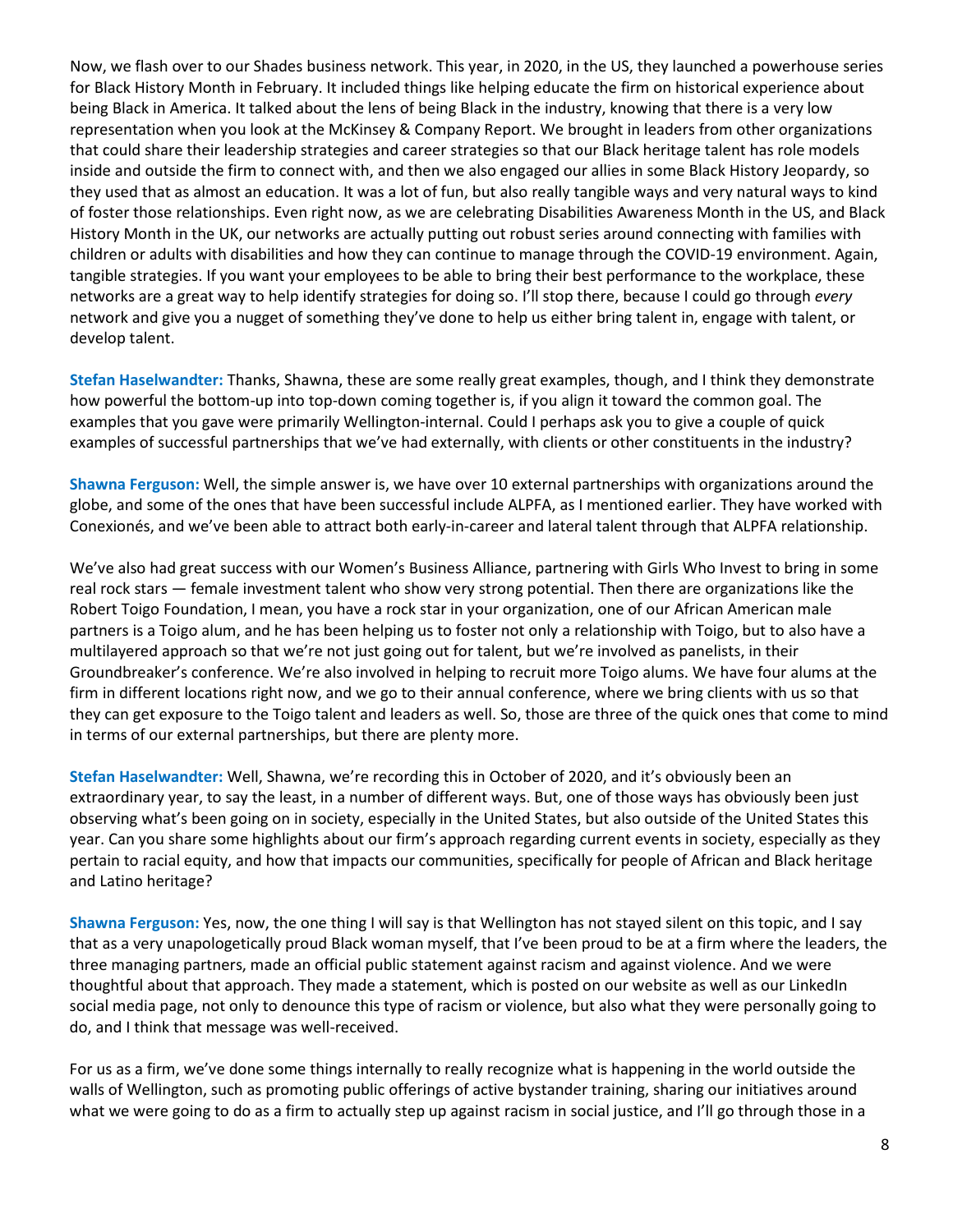minute. But I just wanted to say that it was important not only for the leaders to speak up about it, but that a lot of the managers across the firm, when they were talking with their teams, created very informal sessions for employees of all backgrounds to just speak openly around what they experienced, what they were observing, their responses to the George Floyd murder, and how that landed for them, whether as parents or as individuals, so much so that I was getting so many questions of "what can I do?" that I wrote a blog that was shared globally across the firm with some tangible actions of what we each can do as individuals.

As a collective organization, yes, we promoted the public offerings of active bystander training through an organization called Hollaback!. We also said there are some things that we need to do internally as a firm, and so one of the quick things we did around that time was create a safe space for our Black, Caribbean, and African employees to have a conversation with a trained psychologist, so that they had the space to share how these events were landing on us. We really wanted to care about our employees' well-being and provide them a kind of a safe space to have an open discussion. So, that was done.

From a more systemic and strategic level, we pulled together a diverse talent steering committee to focus on where we could make progress as it relates to our Black heritage talent and our goals in that area. You and I both happened to sit on that committee, so the things that I would just share is there are many things we're really talking about  $$ from accountability to scholarships, to having a Black venture fund, to engagement with the community, and really thinking about how we develop our Black heritage talent.

**Stefan Haselwandter:** Obviously, we could talk about these initiatives for an hour, and maybe we will. Maybe that's going to be episode two of the podcast. But thanks for giving us some highlights now. I guess one of the things that you talked about just now and then throughout the conversation was how we're trying to be very action-oriented, and really think about the results we want to achieve. Maybe that's a good topic to close on for today. I guess if you put yourself into my shoes, or in the shoes of anybody who's running an organization or a part of an organization today, what are two or three things that you think we can do today, and over the next, say, six to 12 months, to really support ongoing change?

**Shawna Ferguson:** So, I guess where I would leave us all today, because our audience, our clients, are all at different stages is that the number one thing that I think any one of us could do is start to measure what matters. You know, it's back to the framework of our strategy. Before you run off and start to do these different initiatives, it is important to pause for a minute and gather accurate data.

So, for example, we launched a "count me in" campaign that included giving employees the option to self-identify both their visible and less visible aspects of diversity. You need to start with a clean data set to know where you want to go. And then, bring together a few leaders with a critical eye toward analytics and analysis, which we've got plenty of here at Wellington, to start looking at where are some patterns, where are there some trends that you want to address? Where do you have a big strength in your organization that you want to amplify/maximize, and where do you have areas of improvement? Let that guide your efforts — and make sure that the data that you're gathering is not just representation. I always call those the jellybeans in the jar. Make sure that the jellybeans actually taste good. So, that's where qualitative and quantitative measures are key. That's one step that I would give you. If there was a second step, I would say listen to your people. They're going to really tell you if inclusion is the reality for them no matter what background they come from.

**Stefan Haselwandter:** Thank you, Shawna. I think that's a really good point to close on, and I want to thank you for sharing your insights. We've covered a ton, but could keep talking and dive in more deeply. Personally, I just want to say I'm really excited to work with you and work with all the other leaders in D&I at the firm to grab the problem by the horns, if you will, and take that momentum that we now have to drive positive change.

**Shawna Ferguson:** Stefan, it's a pleasure to be here. Thank you for having this conversation, and we've got more work to do. I look forward to the next conversation.